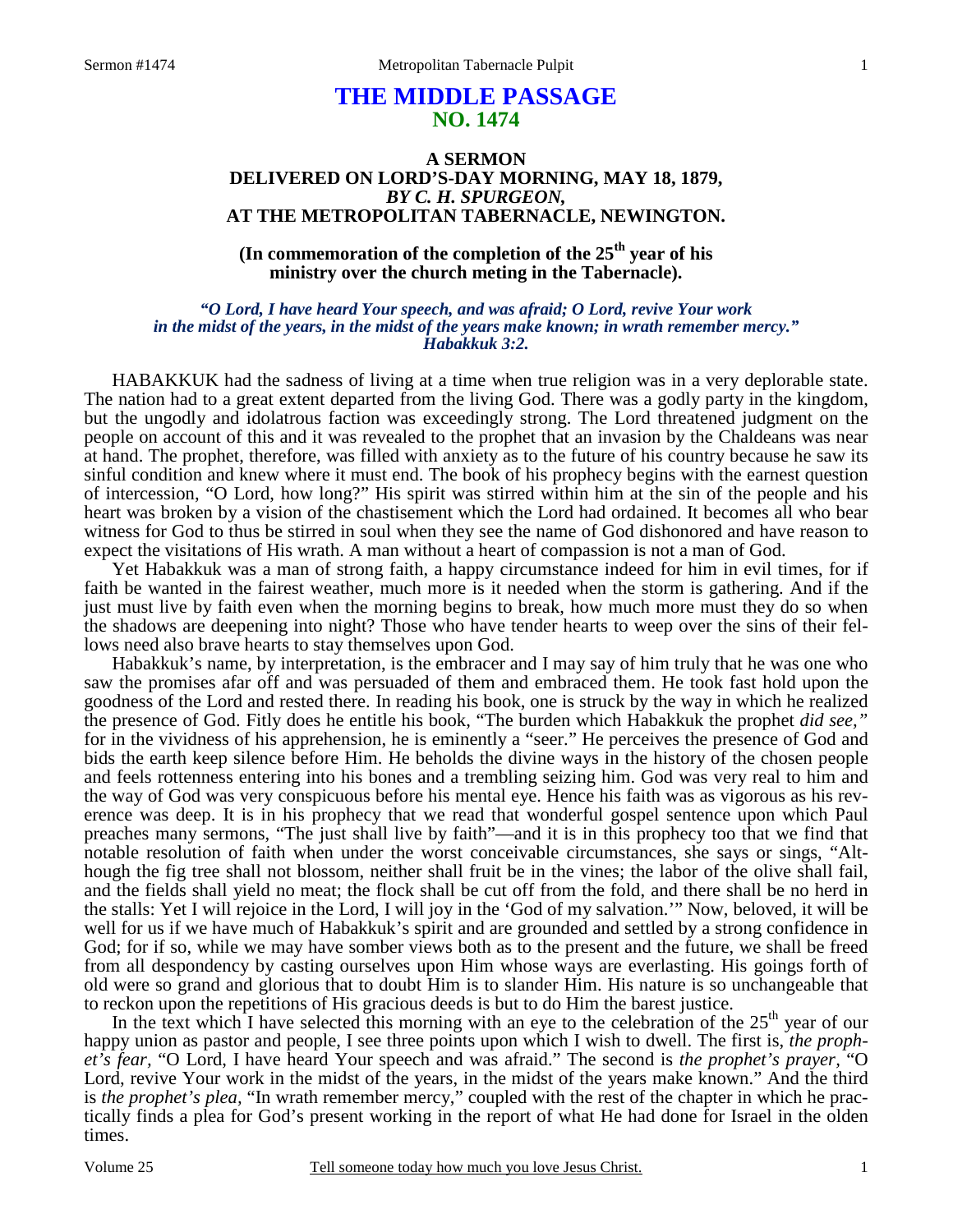**I.** First, then, I want you to NOTICE THE PROPHET'S FEAR, "I have heard Your speech and was afraid." It is the fear of solemn awe—it is not dread or terror, but reverence. Read it in connection with the 20<sup>th</sup> verse of the preceding chapter, "But the Lord is in His holy temple: let all the earth keep silence before Him. O Lord, I have heard Your speech and was afraid." All else was hushed and then, in the solemn silence, he heard Jehovah's voice and trembled. It is not possible that mortal men should be thoroughly conscious of the divine presence without being filled with awe. I suppose that this feeling in unfallen Adam was less overwhelming because he had no sense of sin, but surely even to him it must have been a solemn thing to hear the Lord God walking in the garden in the cool of the day. Though filled with a childlike confidence, yet even innocent manhood must have shrunk to the ground before that majestic presence. Since the fall, whenever men have been favored with any special revelation of God, they have been deeply moved with fear. There was great truth in the spirit of the old tradition that no man could see God's face and live, for such a sense of nothingness is produced in the soul by consciousness of Deity that men so highly favored have found themselves unable to bear up under the load of blessing. Isaiah cries, "Woe is me. For I am undone; for my eyes have seen the King, the Lord of hosts." Daniel says, "There remained no strength in me." Ezekiel declares, "When I saw it, I fell upon my face." And John confesses, "When I saw Him, I fell at His feet as dead." You remember how Job cried unto the Lord, "I have heard of You by the hearing of the ear: but now my eye sees You. Wherefore I abhor myself and repent in dust and ashes." Angels, who climb the ladder which Jacob saw, veil their faces when they look on God, and as for us who are at the foot of that ladder, what can we do but say with the patriarch, "How dreadful is this place"? Albeit that it is the greatest of all blessings, yet is it an awful thing to be a favorite with God. Blessed among women was the Virgin Mother, to whom the Lord manifested such high favor, but for this very reason to her it was foretold, "Yes, a sword shall pierce through your own soul also." Blessed among men was he to whom God spoke as a friend, but it was necessary that a horror of great darkness should come upon him. It is not given to such frail creatures as we are to stand in the full blaze of Godhead, even though it is tempered by the mediation of Christ, without crying out with the prophet, "I was afraid." "Who would not fear You, O King of nations?"

 Habakkuk's awe of God was quickened by the "speech" which he had heard. "O Lord, I have heard Your speech," which is by some rendered, "report," and referred to the gospel of which Isaiah says, "Who has believed our report?" But surely the meaning should rather be looked for in the context and this would lead us to interpret the "report" as relating to what God had done for His ancient people when He came from Teman, cleaving the earth with rivers and threshing the heathen in anger. The prophet had been studying the history of Israel and had seen the hand of God in every stage of that narrative—from the passage of the Red Sea and the Jordan on to the casting out of the heathen and the settlement of Israel in Canaan. He had heard the speech of God in the story of Israel in the silence of his soul. He had seen the deeds of the Lord as though newly enacted and he was filled with awe and apprehension, for he saw that while God had great favor for His people, yet He was provoked by their sins. And though He passed by their transgressions many and many a time, yet He did chasten them and did not wink at their iniquities. The prophet remembered how God had smitten Israel in the wilderness till the graves of lust covered many an acre of the desert. He remembered how He had smitten them in Canaan, where tyrant after tyrant subdued them and brought them very low. He remembered the terrible judgments which the Lord had sent, one after another, thick and threefold upon His guilty people, fulfilling that ancient word of His, "You only have I known of all the nations of the earth, therefore I will punish you for your iniquities." He saw that burning text, "I the Lord your God am a jealous God," written in letters of fire all along the history of Jehovah's connection with His elect people and so he cried, "O Lord, I have heard Your speech and was afraid."

 Probably, however, Habakkuk alludes to another source of apprehension, namely, the silent speech of God within his prophetic bosom, where, unheard by men, there were intimations of coming vengeance which intimations he afterwards put into words and left on record in the first chapter of his book. The Chaldeans, a people fierce and strong were coming up. They were a bitter and hasty nation, terrible and dreadful, swifter than leopards and fiercer than evening wolves. These were hastening towards Judah as mighty hunters hurry to the prey and in the spirit of prophecy; Habakkuk saw the land parched beneath the fire-hoofs of the invading horses, princes and kings led away into captivity, the garden of the Lord turned into a desolate wilderness, and Lebanon itself shorn of its forests by the hand of violence. The fear of this frightful calamity made him tremble; as well it might, for Jeremiah himself scarcely found tears enough to bewail the Chaldean woe. Now, my brethren, when the Lord leads His servants to look from their watchtowers and to guess the future by the past, we also are afraid. When we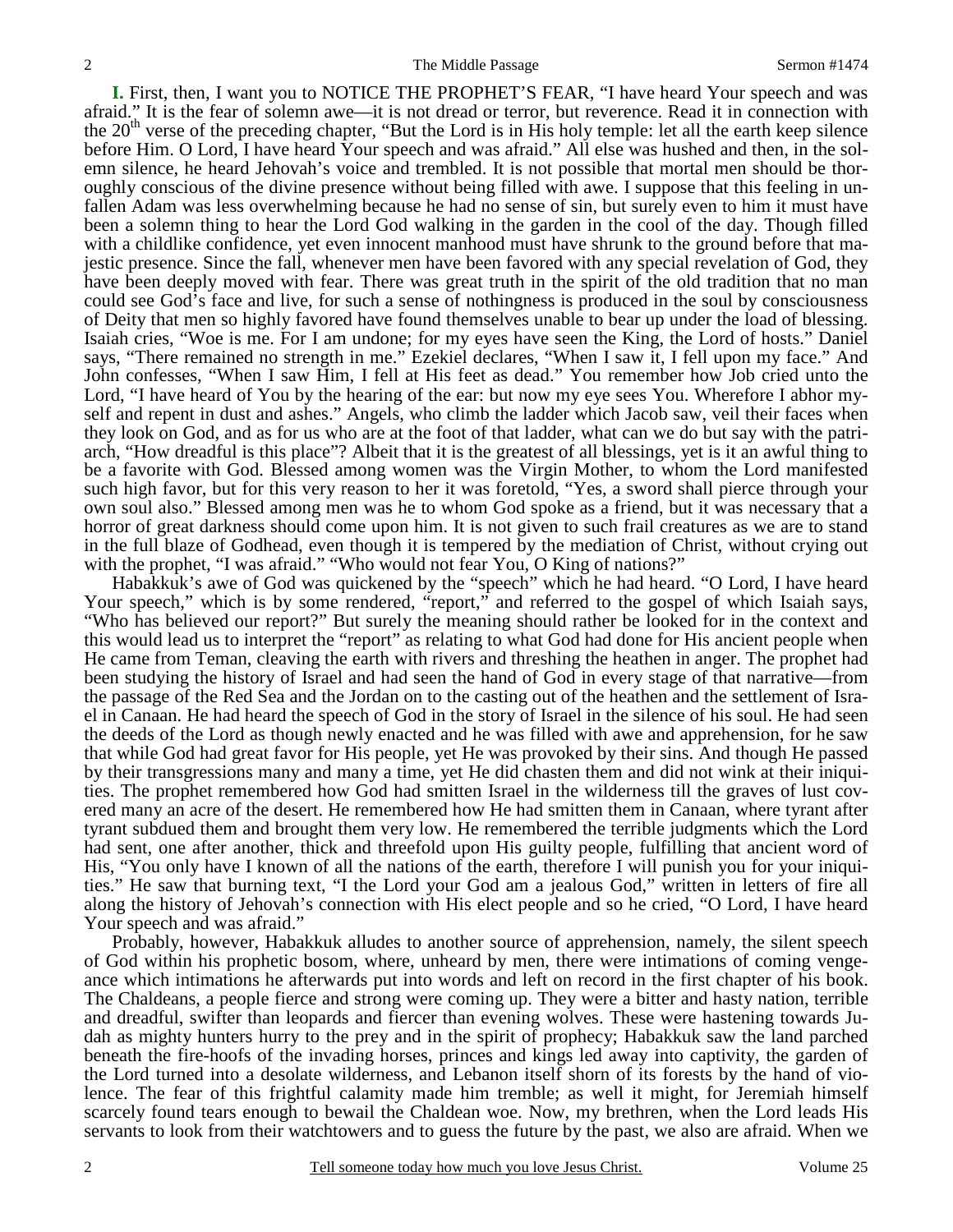see God's chastisement of a sinful people in years gone by and are led therefrom to prognosticate the probable future of a sinful people in the present day, and then do our hearts fail us for fear lest the Lord should avenge Himself upon the guilty nation in which we dwell. We are afraid for ourselves also with great fear, for we also have sinned.

 Thus, you see, the prophet's fear was made up of these three things—first, a solemn awe inspired by the near presence of the Lord who cannot look upon iniquity, lest haply He should break forth upon the people as a consuming fire. Secondly, an apprehension drawn from the past report of God's ways which He had made known to Moses and His acts to the children of Israel, lest He should again smite the erring nation. And then, thirdly, a further apprehension which projected itself into the future, that the Lord would execute the threatenings which He had so solemnly uttered by His prophets and permit the Chaldeans to treat His people as though they were so many fishes of the sea to be taken in their net and devoured.

 Putting those three things together, I advance to the prophet's special subject of fear which has been generally overlooked but is very conspicuous in the text. The prophet was afraid because of the particular period of national life through which his people were passing. They had come, if I read his prayer aright, to "the midst of the years," or the middle period of their history. Habakkuk's ministry was not exercised in the first ages when Moses and Samuel prophesied, nor yet in these latter days wherein we live, upon whom the ends of the earth have come. He probably ministered 600 years before the coming of Christ—somewhere in the very center of human history—if that history is to make a week of thousands as to its years as many have imagined. With regard to the Israelite people, they were now far removed from the day "when Ephraim was a child." They were in their middle life when the best things ought to have been developed in them. The heroic age was gone and that unpoetical, matter of fact era was come in which men labored in the very fire and wearied themselves for very vanity and therefore like a tender intercessor, the prophet cries, "O Lord, revive Your work in the midst of the years, in the midst of the years make known." The application to ourselves which I want to make this morning is drawn from the fact that we also as a church have reached "the midst of the years." Under the present pastorate we are like mariners in mid ocean, distant 25 leagues, or rather years, from the place of our departure and making all sail for the further shore. As to any service we may expect personally to render, we are certainly in the midst of the years if not near to their end. In the course of nature, we could not expect that more than another 25 years of service could be compassed by us [Brother Spurgeon died January 6, 1892, less than 13 years later.—eod], nor are we so foolish as to reckon even upon that. We have, at any rate, come to middle life in our church relationship now that we celebrate our silver anniversary.

 Brethren, there is about "the midst of the years" a certain special danger and this led the prophet, as it shall lead us at this time, to pray, "O Lord, revive Your work in the midst of the years, in the midst of the years make known." Youth has its perils, but these are past. Age has its infirmities, but these we have not yet reached. It is ours then to pray against the dangers which are present with us "in the midst of the years." The middle passage of life with us as individuals and with us as a church is crowded with peculiar perils.

 Have you never noticed how previous dispensations have all passed away in their prime, long before they had grown grey with years? Upon the golden age of paradise and perfection the sun went down before it was yet noon. The patriarchal period saw a few of its hoary fathers wearing the veneration of centuries, but in a few generations men with lengthened lives had grown so skilled in sin that the flood came and swept away the age before yet it had begun to fade. Then came the Jewish state with its judges and its kings—and scarcely have we read that Solomon built a great house for the Lord before we perceive that Israel has gained the zenith of her glory and her excellence declines. Even so was it in the Christian church of the first ages, so far as it was a visible organization. It began well—what did hinder it? It was in fullest health and strength when it defied the lions and the flames and laughed emperors to scorn, but before long Constantine laid his royal hand upon it and the church became sick of the king's evil—the cruelest of all diseases to the church of God. This malady, like a canker, ate into her very heart and defiled her soul so that what should have been a spiritual empire chastely wedded to the Lord Christ became the mistress of the kings of the earth. Her middle ages were a night of darkness which even yet casts its dread shade across the nations. It seems as if the middle passage of communities cannot be safely passed except by a miracle of grace. The morning comes with a dawn of bright beams and sparkling dews, but before long the sun is hot and the fields are parched or the sky is black with clouds and the glory of the day is marred. This is a matter of constant anxiety to the lover of his race who knows the

3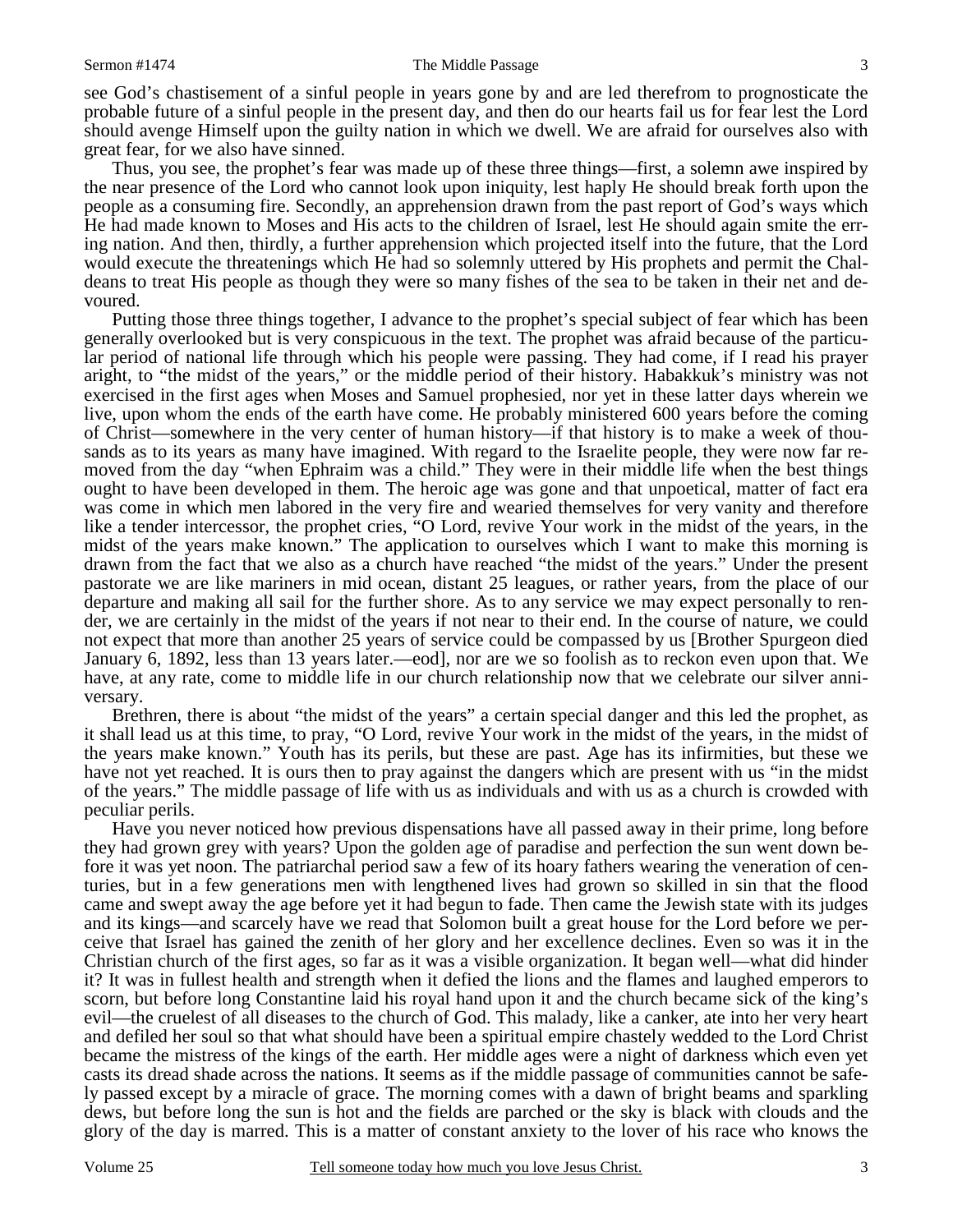jealousy of God and the frailty of His people, lest in the midst of the years the people should turn aside from their faithfulness and forget their first love and therefore the Lord should be provoked to remove their candlestick and leave them to their own devices. O Lord, my God, grant this may not happen unto this Your church.

What, then, are the dangers of this middle passage?

 First, there is a certain spur and stimulus of novelty about religious movements which in a few years is worn out. I well remember when we were called, "a nine days wonder," and our critics prophesied that our work would speedily collapse. Such excitement had been before and had passed away—and this would be one among other bubbles of the hour. The nine days have lasted considerably longer—may nine such days follow them in God's infinite mercy. Now, whatever detractors might say, we know that there was then a life, an energy, a freshness about everything which was done by us as a church which we could hardly expect to continue with us for all these years. Youthful novelty has certainly gone and the danger is that a community should be greatly weakened by the ceasing of that force which in some cases has been all the power possessed. Lady Huntingdon, in a letter to Mr. Berridge, deplored the fact that every new work, after a season, seemed to grow lifeless. Berridge remarked that in this the primitive churches were much like our own and that after the former rain which falls at seed-time, there is often a dry interval until the latter rain descends. I fear the good man's remark is sadly correct. From an admirable fervor, many cool down to a dangerous chill. This is to be bemoaned where it has occurred and it is to be feared where, as yet it has not happened, for such is the natural tendency of things. Beloved brethren, I have prayed to God that when what is called the *esprit de corps* is gone from us, the Esprit de Dieu may still abide with us. I have prayed that when the spirit which grows out of our association with each other declines, we may be sustained by the Spirit which unites us all to the Lord Jesus.

 The middle passage becomes difficult, then, because things grow ordinary and commonplace which before were striking and remarkable. I do not know that this would matter much if it were not too often the case that with the stimulus of novelty certain other excitements also vanish. We tremble lest the people who prayed mightily at first should restrain prayer before the Lord, lest those who made many selfsacrifices should think that they have done enough, and lest those who have consecrated themselves unto the Lord should imagine that they began upon too high a key and cannot keep up the music to such a pitch. A people, who have loved the souls of men and have been like mighty hunters before the Lord after sinners, may suddenly dream that they are excused from further effort and may leave others to do mission work for their Lord. It is an ill day when a feeling of satisfaction begins to creep over us, but this is one of the perils of "the midst of the years." I pray the reliance on God in which we began should never depart from us.

 It often happens in the commencement of religious movements that men are weak and few and feeble and despised and they trust in God and so they grow strong, but their strength becomes their overthrow. The tendency of our proud nature is to cease from childlike confidence in God when once it feels strong enough to rely upon itself. The Lord says not by many nor by few—and if even for a moment we should glory in our numbers and think that now we are powerful for the achievement of any work which we may undertake, we shall grieve the Spirit of God and He may in holy jealousy leave us to barrenness. This is to be dreaded beyond all things. My brethren, it is a glorious thing to be weak that we may have the strength of God resting on us. It is a glorious thing to be poor and mean and despised that the Lord may take such weak instruments and get unto Himself glory by the use of them. But it is a grievous evil if in the mid-day of prosperity, the church should vex the Spirit of God by self-confidence and cause Him to withdraw His sacred succors.

 Another danger arises out of the pride of achievement. When men are beginning to work for Christ, they feel that they cannot do anything without Him and they trust in God to give them strength and He answers their humble cry and does great things by them. But when a good work is worked, we are apt to feel, "We have won our laurels. We have borne the burden and the heat of the day and we may now rest." This is fatal to progress. We shall do no more when we imagine that we have done enough. You know the story of the painter who broke his palette and put down his brush and told his wife that he would never paint again for the artistic faculty had departed from him? When she inquired how he was aware of the sad fact, he answered, "The last picture I produced realized my ideal and satisfied me and therefore I am certain that I have lost my power as a painter." It certainly is so that we are fit for Christ's service only as long as we feel that we have as yet done nothing and are merely at the beginning of our purposed service. Those who pine for greater exploits have not yet spent themselves, but the danger lies in saying, "I have finished my day's work. Soul, take your ease." From my heart I dread the middle hour

4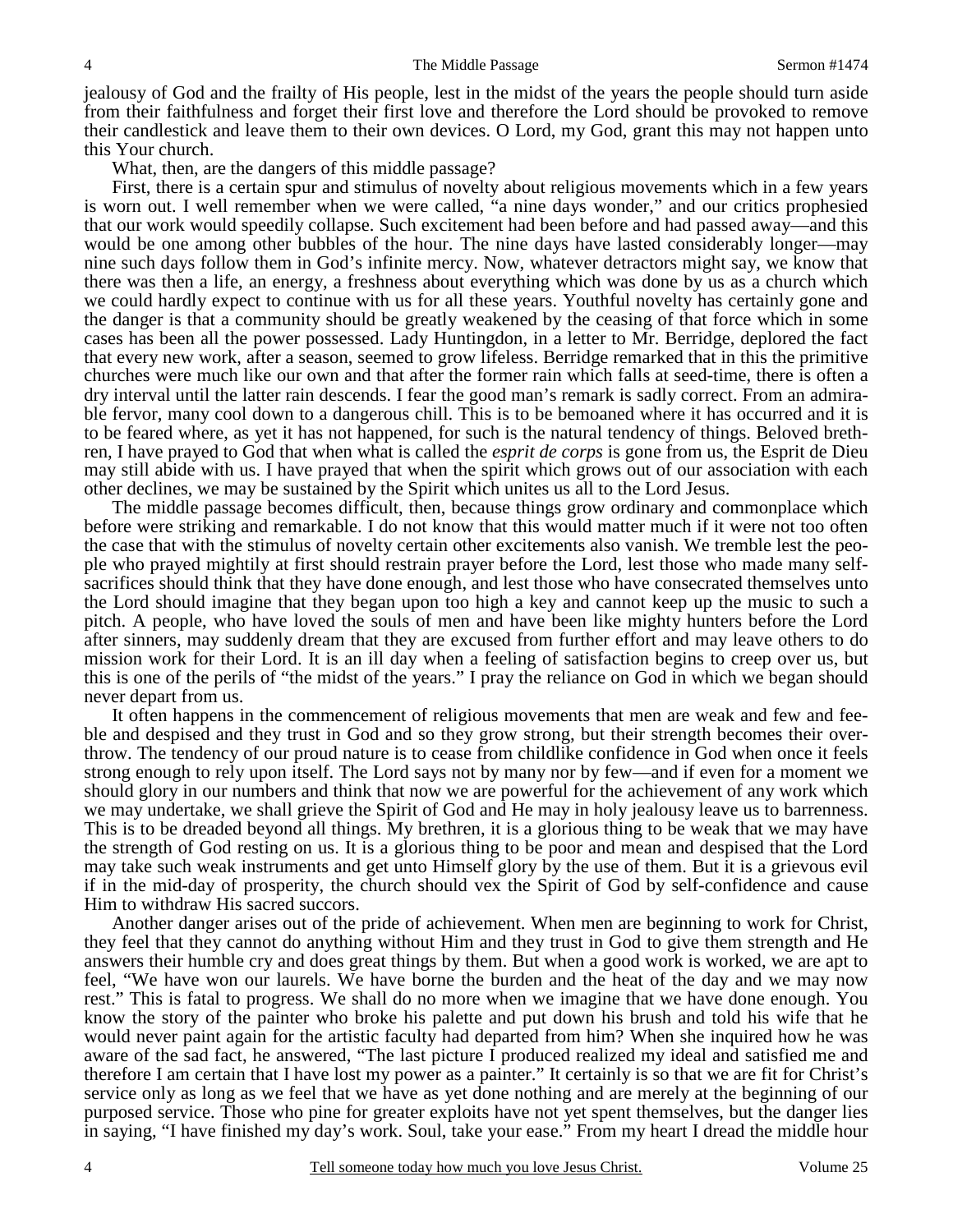of life's day, both for myself and you, for therein so many think it no ill, like the Italians, to take a *siesta,* or mid-day sleep, and then it is that the enemy is upon them.

 There is too a pride of experience which is apt to grow upon churches and individuals, like moss upon old trees, when men are "in the midst of the years." They feel, "We are not now the young, simple, silly people that we once were. We are not now to be overcome by temptation or misled by error. We shall beyond all doubt remain sound in faith and pure in life even to the end." It is from the egg of carnal security that the canker worm of backsliding is hatched—therefore we must mind what we are doing "in the midst of the years."

 Besides, I think, dear brethren, all Christians must be conscious that after a continuance in doing well we are apt to be assailed by weariness. Apart from our Lord's promised aid, we faint—we die in the long race which He has set before us. Labor leads to lassitude and suffering to impatience. Grace is needed to prevent the decays of nature. When the natural spirits sink, we grow depressed and complain that our warfare is hard and our travail bitter, and with this there is apt to mingle a sense of disappointment because we have not achieved all that our sanguine hopes expected. We scarcely rejoice that something has been done because so much remains unaccomplished. When the mind is thus wearied, the spirit faints at the prospect of a further and perhaps a heavier strain—and this makes the central regions of life wonderfully trying to Zion's pilgrims. We are apt to be slack in the service of God by reason of what we have already done, though that we must confess is little enough. Satan knows how to take advantage of our fainting moments—to make cowards of us if he can. Therefore, be aware of his devices.

 If we have stood like watchmen on the walls for years, the tendency is to relax our vigilance. If we have borne a protest for many years, the thought will suggest itself that it will be folly to be singular any longer and wise to yield to the current of the times. Then the enemy sneeringly whispers, "Who are you and what have you done with all your testifying and separate walking and Puritanical precisions? All that you have accomplished is insignificant enough! The world still lies in the wicked one and error is still rampant. Give up the battle, for you cannot win." In the midst of the years, what with weariness and lack of faith, the heart is apt to yield to the infernal suggestion. Therefore, brethren, let a mighty prayer go up from the whole church to our Redeemer God, "O Lord, revive Your work in the midst of the years, in the midst of the years make known."

**II.** Thus have I indicated the prophet's fear and now I would conduct you, secondly, to consider THE PROPHET'S PRAYER, "O Lord, revive Your work." His first request is for *revival*. He means, "Lord, put new life into us. Your cause began with life, but the tendency of all around it is to make it die, therefore, Lord, quicken it anew, give it another birthday and restore all the force and energy of its first love. Give us a new Pentecost, we beseech You. Give all the spiritual endowments which came with the tongues of fire and so enrich us anew. Revive us! Help us to begin again. Start us anew in life." That is the petition and it seems to me to be one of the wisest requests that ever fell even from prophetic lips. Let us use it. Lord, now that we have been 25 years together, let us feel as fresh as if the race were now beginning. Give us back the dew of our youth that we may do our first works and something more. Let us have with the maturity of age the freshness of youth. And let us run without weariness in Your ways because Your Spirit has quickened us. Our dependence is upon You, even for life itself. Breathe on us once more.

 And that life, as I understand it, is to come upon God's people themselves, "Revive Your work." What is God's work? Why, it is God's people, for we are His workmanship. True revival must first come upon the churches themselves. In all churches, there is much that is not God's work and we do not ask to have it revived, but rather that it may be put away. But wherever there is anything that is God's work—any of the mind of Christ, any sincere prayer, any faith, any hope, any love, any consecration we earnestly cry, "O Lord, revive Your work." Living saints alone are, in the exact sense of the word, capable of revival—we can only revive those in whom life is already found. O Lord, quicken Your people!

 He means God's work in each one of us, for we each need revival—may the Lord send it to us now so that if grey hairs are upon us here and there, and we know it not, we may become young again through His free Spirit. If the fountain of our life runs low, may the Lord touch the secret springs and flood us again with holy zeal. To save us from the perils of "the midst of the years" we need to have life anew imparted to us.

 But the prophet also refers to God's work *by* His people as well as in them. May the Lord put new life into His cause. It is an awful thing to see a dead church. I have seen such a thing with my own eyes. I remember very well preaching in a chapel where the church had become exceedingly low and some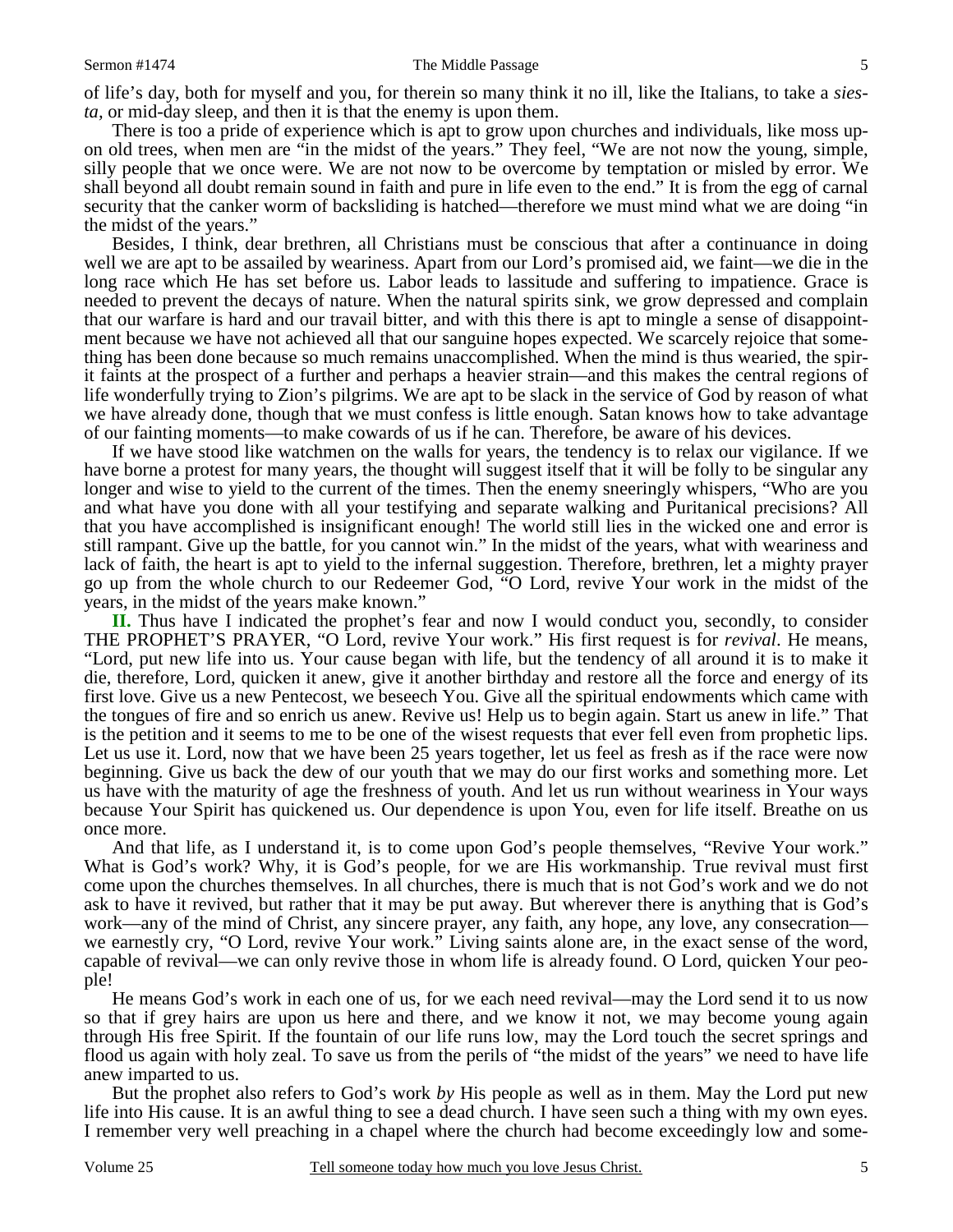how the very building looked like a sepulcher, though crowded that one night by those who came to hear the preacher. The singers drawled out a dirge while the members sat like mutes. I found it hard preaching—there was no go in the sermon—I seemed to be driving dead horses. After the sermon I saw two deacons, the pillars of the church, leaning against the posts of the vestry door in a listless attitude and I said, "Are you the deacons of this church?" They informed me that they were the only deacons and I remarked that I thought so. To myself I added that I understood, as I looked at them, several things which otherwise would have been a riddle. Here was a dead church comparable to the ship of the ancient mariner which was manned by the dead. Deacons, teachers, minister, people—all dead—and yet wearing the semblance of life—

> *"The helmsman steered, the ship moved on, Yet never a breeze up blew; The mariners all began to work the ropes, Where they were known to do. They raised their limbs like lifeless tools We were a ghastly crew."*

May the Lord save us from becoming such a ghastly crew. Now, to prevent our getting into that state, and we easily may—so that instead of devotion there shall be routine and instead of life and energy there shall be dead orthodoxy and dull propriety—we must cry, "O Lord, revive Your work in the midst of the years."

 The prophet further asks for a fresh revelation of the Lord, "In the midst of the years make known." When You have made us live, then shall we have power to know and therefore make Your truth known to us. Did he not intend by this petition that the Lord should make known that the work was His own? "Revive Your work; in the midst of the years make known," that men may not say, "This was only an excitement which the spirit of the people carried on for a few years," but may be forced to confess that this is the finger of God because it continues and abides. O Lord, in our case make the world know that it is Your work because You do not forsake it. Again convert multitudes, build up the church again, increase the people again, multiply the joy again, pour out the Holy Spirit upon Your witnesses again with signs following.

 But I think he chiefly means make known Yourself. In the midst of the years make known Yourself, O Jehovah. Reveal in the midst of Your church, Your power to save. Make known the person and sacrifice of the Well-beloved in whom Your grace and vengeance strangely join. Make known the power of the Holy Spirit who convinces of sin and afterwards comforts by leading the sinner to the cross. Make known Yourself, Eternal Father, as You receive prodigals into Your bosom and kiss them with the kiss of love and make high festival concerning their return to You. The prophet longed that God would be seen in the midst of His people and this above all things is our hearts' desire. Oh, my brethren, it is vain and idle for us to think that any good can come of human speech or human song or human worship of any kind apart from God Himself being there. There must be supernatural power put forth or men will never turn from darkness to light, nor rise from death to life. What is the church worth if the Lord is not known in the midst of her? Write Ichabod upon her walls, for the glory has departed when her God has gone.

 The prophet virtually prays that God would do for His church again what He did for her in the olden times. We have just read the whole chapter—what a wonderful poem it is! We can only in a very prosaic way condense its meaning. First, with the prophet, we exult in the manifestation of the divine glory. "His glory covered the heavens, and the earth was full of His praise, and His brightness was as the light; He had horns coming out of His hands." Thus was Jehovah seen and our heart's prayer is, "Lord, show Yourself in this way again. Once more display Your glory. Stretch out Your hand which has the horns of power going forth out of it. Exalt Yourself in the conversion and the salvation of men that the multitude may see how glorious is the Lord our God."

 Observe how the prophet speaks of God's power against His enemies. The Midianites came up upon Israel in such numbers that, like grasshoppers, they could not be counted. But the Lord smote them and utterly cut them off. Hear how the prophet describes their overthrow, "I saw the tents of Cushan in affliction: and the curtains of the land of Midian did tremble." And well they might, when Jehovah came forth to smite them. Now our prayer is that the Lord would shine forth so gloriously in the midst of His church that the powers of superstition and skepticism may be made to tremble at His presence. I have looked upon their tents wherein I have seen them multiplying their idols and their gods. I have looked upon their curtains within which they have spoken proud words of carnal wisdom against the Most High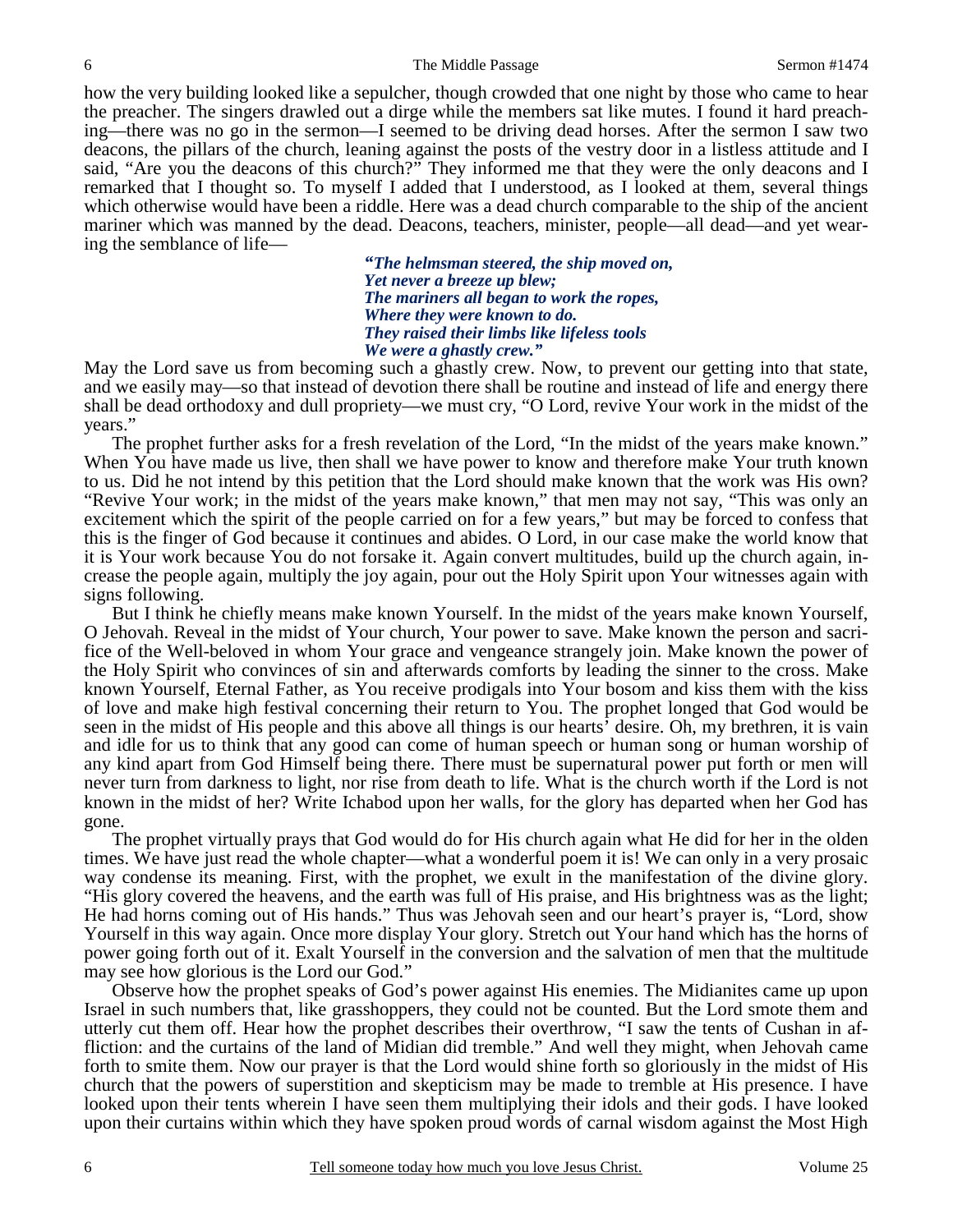and my heart has said, "Let the Lord dwell in the midst of His people and manifest His power as in former ages and these tents shall be in affliction and utterly pass away." Moreover, the prophet sees all nature and providence subservient to God and so he grandly sings, "Was the Lord displeased against the rivers? Was Your anger against the rivers? Was Your wrath against the sea that You did ride upon Your horses and Your chariots of salvation?"

 If God is with His people, all things are on their side—the stars in the heavens fight for them—the wheels of everlasting providence full of eyes revolve with watchful wisdom, working out purposes of benediction. "All things work together for good to them that love God, to them who are the called according to His purpose." And all this, the prophet says, was done for the saving of His people. Pharaoh and his horses were drowned in the sea, but as for Jehovah, when He went to save His people, the seas could not overwhelm Him, "You did walk through the sea with Your horses, through the heap of great waters." Can you not see the horses and the chariot plowing through the midst of the sea, while the Eternal King darts His arrows on either side that He may deliver His people? This is the language of imagery, but the facts surpass all poetry. God can be with a people and He can leave them—but when He is with them, their horn is exalted by His power and majesty and the truth which they uphold is as a banner borne aloft to continuous victory. Only we must wait upon the Lord in prayer and seek His face in faith, crying from our hearts, "O Lord, revive Your work in the midst of the years, in the midst of the years make known."

**III.** In the third place, let us consider THE PROPHET'S PLEA, that it may be our own this morning.

 He had first this plea, "Lord, it is Your work; therefore revive Your work." We take the words out of his mouth and pray in like manner, "Lord, if this is our work, end it. If it is man's work, break it down. But if it is Your work, revive it." Have we not said unto our souls that we will preach and we will believe nothing but what is revealed of God in the Scripture? But we will not yield one hair's breadth to the opposers of revelation because of their so-called science and thought? Is it not so? We have lifted the old banner of our fathers and preached the doctrines of the grace of God whereof the very center is Christ crucified, a substitute for believing men. This has been our one theme, our staple subject in preaching and ministering at all times. Now, Lord, if this is not Your truth, for Your name's sake, blight it and let us follow it no more. But if it is Your truth, set Your seal to it here and in every other place where the name of Jesus is proclaimed. This is good pleading. "It is Your work. We cannot do it. We will not attempt to do it, but Lord, if it is Yours, You must do it—we hold You to it by humble faith."

 But the best plea is the one he mentions, "In wrath remember mercy." That is a plea which suits all of us. Mercy, mercy, mercy. You might well smite both the shepherd and the sheep, but have mercy! You might well take away the candlestick and leave us in the darkness, but in wrath remember mercy! You see the coldness of heart and the inconsistency of life of some of Your professed people and You might, therefore, give up Your Zion to desolation, but Lord, remember mercy! Remember it, for You know it, for mercy is a dear attribute of Yours. Remember Your mercy in the everlasting covenant when You chose Your people. Remember Your mercy in the seal of that covenant when Your only-begotten Son was given up to death. Remember all the mercy You have had upon us these many years of our provocation. Remember mercy and still favor us, not because we have any good thing in us or about us that can deserve Your love, but for Your mercy's sake. Out of Your free rich sovereign grace, for mercy's sake still "revive Your work in the midst of the years." It is good pleading—be sure to use it.

 One more plea is implied in the rest of the chapter, namely, "You have worked great wonders, O Lord, do this again in the midst of the years." Here have You heard our prayers. Lord, hear our prayers in the midst of the years. Hear them now. Here have You helped the feeble against the strong. Lord, strengthen us yet again. Here have You brought the chief of sinners to Jesus' feet. Lord, do the same again! That is our prayer. By all Your glorious marching through the wilderness when You did lead your people and scattered their foes before them, when the rocks gave them water, and the heavens dropped with bread, by all the wonders of Your grace to Your people of old, since they are still Your people, "revive Your work in the midst of the years."

 With this I finish, observing that when the prophet had pleaded and his soul was at rest, he sat down and there were three things which remained upon his mind. Peering into the future he saw the sheen of the Chaldean helmets and the brightness of their cruel swords. He saw the whole land turned into a wilderness—and as he watched, he saw that the fig trees did not blossom, the vines brought forth no fruit, the olives withered. He heard no lowing of cattle. The bleating of sheep was hushed. He saw that famine covered all the land and he said, "Lord, let it all come as I have seen; but Your ways are everlasting and in the thick darkness You have always worked Your will. You have never been defeated and You have